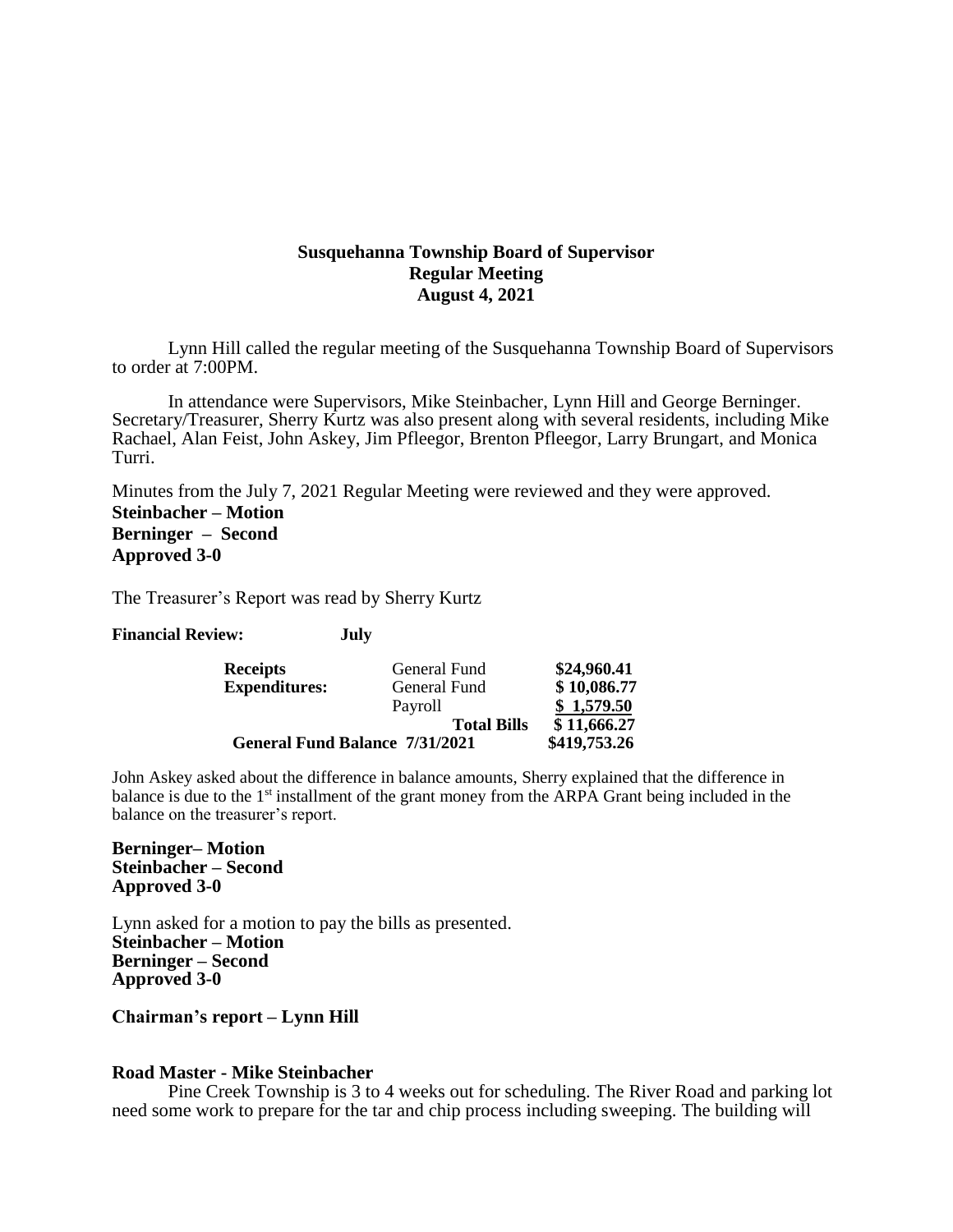need to be covered for the spraying of the tar. The road crew will prepare for that also. Mike would also like the courts covered some so there is no overspray. The Lions Club aluminum cans trailer and the American Rescue Workers Donation box both need moved also.

A quick discussion on notifying residents of the work, it will be advertised on Facebook and our website along with signs that the road work is being done.

## **Park Chairman – George Berninger**

We received our check from Can'dAid for \$942.00 that covered our recycle bins. Pavilion rental dates are July 10, 11, 18 (Needs an extra table brought into the pavilion). 31, they are all subject to change. We really need to stay on top of the bird situation and picking up the sticks from the park so the rentals will be an enjoyable experience.

Mike asked about the recycling bins and George stated that it seems to be working. There are less water bottles left on the ground, only a few in the garbage cans, and the bins are 90% being used for recycling not garbage. George took 6 full bags to the recycle center.

Lynn also said that opening and closing the restrooms needs done every time. They cannot be left unlocked.

# **New Business**

Lynn explained again that the first installment of the ARPA grant was received in the amount of \$50,031.88. The 2nd installment will be on 12 months. As mentioned during the Treasurers Report, the money will be placed in a grant account and tracked separately. There is still questions on what the money can and cannot be used for but we have 2 years to spend it. Some discussion was had but until we have more clarity on use, we have nothing concrete.

We have a meeting tomorrow, July 8, 2021 at 9am, with Nate Stephens. At this meeting we want to get information from him on existing zoning permits he is working on. Fees, permits, and reports we would like given to us on a weekly basis as to what progress on each permit.

Nate did email Sherry and said he will bring dates and times to have another meeting that will include Marty Sowers for more of the engineering projects.

Lynn started a short discussion on the PSATS forum in October. They may attend. It is to have more information on what the ARPA money can be used for. Registration is in August and it is 1 day in Hershey.

# **Old business**

#### **Fire Company Report**

There were no reports available at the time of the meeting.

| <b>Real Estate Transfers</b>                    |              |                                                |
|-------------------------------------------------|--------------|------------------------------------------------|
| <b>Previous Owner:</b>                          | Parcel#      | <b>New Owner:</b>                              |
| <b>Brooke L. Beattie</b>                        | 55-368-113   | John A Young & Laura R Carson                  |
| <b>Charles A &amp; Linda Johnson</b>            | 55-387-100.B | Daniel & Taigen T Tebbs                        |
| George R Gira Jr & Blanche Elaine Gira 55-2-606 |              | George R Gira & Blanche Elaine Gira            |
|                                                 |              | X.                                             |
|                                                 |              | <b>Bonnie Gira &amp; Michael R Gira</b>        |
| <b>James P Edkins</b>                           | 55-388-161   | <b>James P Edkins &amp; Jacquelyn M Edkins</b> |

## **Building/Zoning Permits Issued:**

There are no new permits at this time.

# **Public Input**